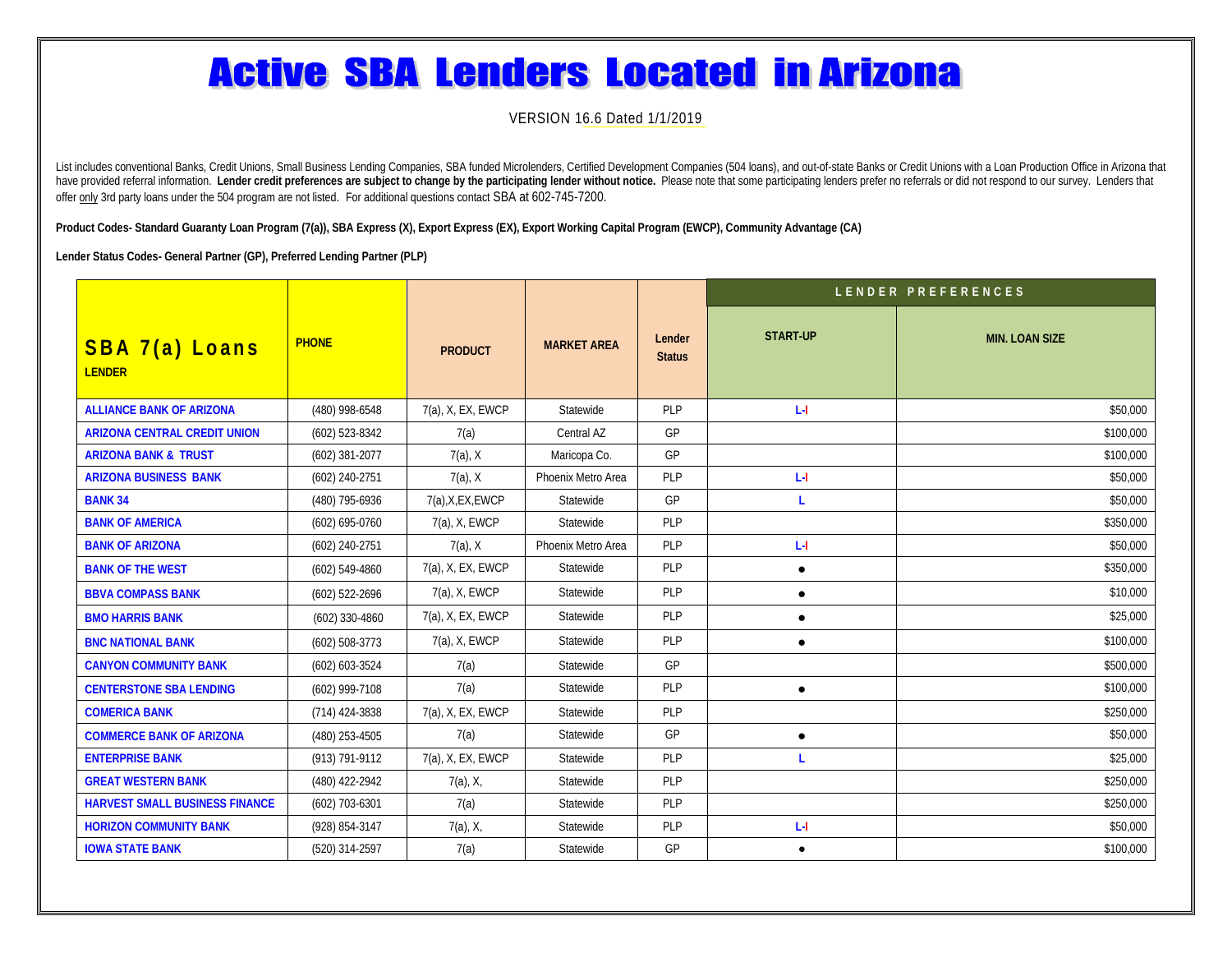|                                  |                         |                   |                    |                         | LENDER PREFERENCES                                                               |                       |
|----------------------------------|-------------------------|-------------------|--------------------|-------------------------|----------------------------------------------------------------------------------|-----------------------|
| SBA 7(a) Loans<br><b>LENDER</b>  | <b>PHONE</b>            | <b>PRODUCT</b>    | <b>MARKET AREA</b> | Lender<br><b>Status</b> | <b>START-UP</b>                                                                  | <b>MIN. LOAN SIZE</b> |
| <b>JOHNSON BANK</b>              | (602) 381-2152          | $7(a)$ , X,       | Maricopa Co.       | PLP                     | $\bullet$                                                                        | \$200,000             |
| <b>JPMORGAN CHASE BANK</b>       | (623) 337-9969          | 7(a), X, EX       | Statewide          | PLP                     | L-I                                                                              | \$10,000              |
| <b>MEADOWS BANK</b>              | (623) 328-9770          | $7(a)$ , X,       | Statewide          | <b>PLP</b>              | $\bullet$                                                                        | \$150,000             |
| <b>METRO PHOENIX BANK</b>        | (602) 346-1803          | $7(a)$ , X,       | Statewide          | PLP                     | L-I                                                                              | \$200,000             |
| <b>MIDFIRST</b>                  | (602) 801-5713          | $7(a)$ , X,       | Statewide          | PLP                     |                                                                                  | \$50,000              |
| <b>MIDWEST REGIONAL SBL</b>      | $(480) - 468 - 5180$    | 7(a), EWCP        | Statewide          | GP                      | $\bullet$                                                                        | \$150,000             |
| <b>MOUNTAIN AMERICA CU</b>       | (480) 487-5577          | 7(a), X, EX       | Statewide          | PLP                     | L-I                                                                              | \$50,000              |
| <b>MUTUAL OF OMAHA</b>           | (480) 224-7931          | $7(a)$ , X        | Pima/Maricopa Co   | <b>PLP</b>              |                                                                                  | \$250,000             |
| <b>NATIONAL BANK OF ARIZONA</b>  | (602) 212-5545          | $7(a)$ , X,       | Statewide          | PLP                     | $\bullet$                                                                        | \$10,001              |
| <b>ONEAZ CU</b>                  | $(602)$ 467-4262        | 7(a)              | Statewide          | GP                      |                                                                                  | \$10,000              |
| <b>PINNACLE BANK</b>             | (480) 556-3200          | 7(a)              | Statewide          | PLP                     | $\bullet$                                                                        | \$250,000             |
| <b>POPPY BANK</b>                | (480) 346-1218          | 7(a)              | Statewide          | PLP                     |                                                                                  | \$350,000             |
| <b>RADIUS BANK</b>               | (602) 635-6999          | $7(a)$ , X, EX    | Statewide          | PLP                     | L-I                                                                              | \$250,000             |
| <b>READYCAP LENDING</b>          | $(602)$ 538-9671        | $7(a)$ , X        | Statewide          | PLP                     |                                                                                  | \$200,000             |
| <b>REPUBLIC BANK OF ARIZONA</b>  | $(602)$ 280-9402        | 7(a)              | Statewide          | GP                      | L-I                                                                              | \$150,000             |
| <b>STATE BANK OF ARIZONA</b>     | (928) 855-4050 ext.5201 | 7(a)              | Statewide          | GP                      | $\bullet$                                                                        | \$50,000              |
| <b>STEARNS BANK</b>              | (480) 391-5908          | 7(a), X, EWCP     | Statewide          | PLP                     | $\bullet$                                                                        | \$50,000              |
| <b>T BANK</b>                    | $(602)$ 206-1417        | $7(a)$ , X, EX    | Statewide          | PLP                     | $\bullet$                                                                        | \$150,000             |
| <b>UMB BANK</b>                  | (816) 860-5058          | $7(a)$ , X, EX    | Maricopa Co.       | <b>PLP</b>              | LЧ                                                                               | \$25,000              |
| <b>U.S. BANK</b>                 | (602) 222-4576          | 7(a), X, EX, EWCP | Statewide          | PLP                     | L                                                                                | \$100,000             |
| <b>VANTAGE WEST CREDIT UNION</b> | (520) 617-4025          | $7(a)$ , X        | Major Counties     | GP                      |                                                                                  | \$100,000             |
| <b>WELLS FARGO BANK ARIZONA</b>  | (602) 378-5221          | $7(a)$ , X        | Statewide          | PLP                     | $\bullet$                                                                        | \$25,000              |
| <b>WESTERN BANK</b>              | (575) 388-3521          | 7(a)              | Cochise Co.        | GP                      | $\bullet$                                                                        | \$25,000              |
| <b>WEST VALLEY NATIONAL BANK</b> | (714) 862-7085          | 7(a)              | Statewide          | GP                      |                                                                                  | \$50,000              |
|                                  |                         |                   |                    |                         | SPECIALTY LENDERS, MICROLENDERS, 504 LENDERS AND CERTIFIED DEVELOPMENT COMPANIES |                       |

| <b>BUSINESS DEV FIN CORP</b> | $(602)$ 381-6292 | 504 Loans, 7a/CA | Statewide - CDC   | PCLP        | \$35,000  |
|------------------------------|------------------|------------------|-------------------|-------------|-----------|
| <b>CDC SB FINANCE CORP</b>   | (602) 317-1192   | 504 Loans, 7a/CA | Statewide - CDC   | <b>PCLP</b> | \$20,000  |
| <b>MT. WEST SB FINANCE</b>   | (801) 474-3232   | 504 Loans        | Northern AZ - CDC | <b>PCLP</b> | \$150,000 |